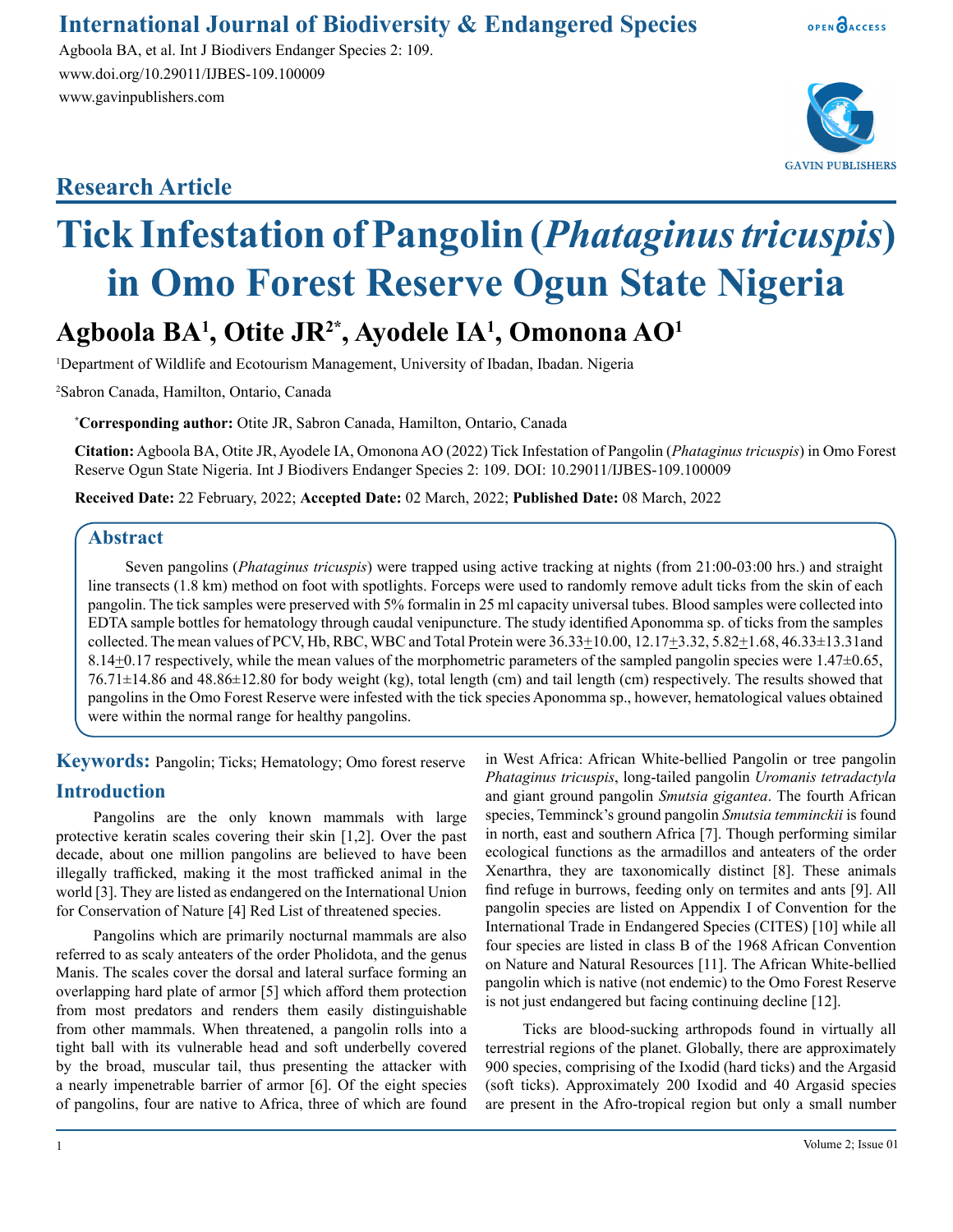are of veterinary and medical importance [13]. Many of the ticks and tick-borne diseases occur usually in specific geographical areas but with globalization and Climate Change, their range may assume international proportions [13]. Ticks are among the most important vectors of human and animal diseases caused by protozoa, rickettsiae, bacteria, viruses and helminthes of vertebrates. They rank second only to mosquitoes as vectors of life threatening or debilitating human and animal diseases while they are also known to transmit a greater variety of infectious agents than any other arthropod group [14]. They are also important as pests and parasites affecting humans, livestock and wildlife [13].

 Sound knowledge of the parasites of pangolins is crucial for an evaluation of their health status. Owing to the dearth of such information on the pangolins in Nigeria, this work identified the tick species isolated from the trapped pangolin species (*Phataginus tricuspis*) sampled in Omo Forest Reserve with their associated hematological profile.

#### **Methodology**

#### **Study Area**

This work was conducted at the Omo Forest Reserve, located north of Sunmoge, between latitudes 6" 35' to 7' 05' N and 4' 19' to 4' 40' E in the Ijebu area of Ogun State, South-Western Nigeria. The reserve covers an area of roughly 130,500 hectares. It was legally constituted as a forest reserve as part of a bigger Shasha Forest Reserve [15]. Shasha was later split into Omo, Oluwa and Shasha Forest Reserves. The terrain of the Omo Forest Reserve is undulating and the maximum elevation of 150 m above sea level is towards the west while the lowest parts of the reserve are in the south where the River Omo joins River Oni before flowing into the Lekki Peninsular on the Atlantic coast. The mean annual rainfall ranges from 1600 to 2000 mm with two annual peaks in June and September, while November and February being the driest months [16]. Some of the abundant plant species in the forest on ferruginous soils include *Hunteria umbelfata*, *Lannea welwitschii*, *Terminalia superba* and *Triplochiton scleroxylon*. *Bridelia atroviridis*, *Celtis milbraedii*, *Discoglypremna caloneura*, *Erythrophloeum ivorense*, *Khaya ivorensis*, *Mitragyna ciliata*, *Pausynstalia macroceras*, *P. talbotii*, *Scottellia coriacea* and they are characteristic of the wet sub- group [17]. The Omo Forest Reserve also serves as a refuge

for animals some of which are endemic and endangered such as Forest Elephants (*Loxodonta cycotis*), Yellow-Backed Duiker (*Cephalophus silvicultor*), Chimpanzee (Pan troglodytes elliotis), White-throated Monkey (*Cercopithecus erythrogaster*), and Black Duiker (*Cephalophus niger*). Some reptiles like the African dwarf crocodile (*Osteolaemus tetraspis*); Nile crocodile (*Crocodylus niloticus*), Monitor lizard (*Varanus niloticus*), rock python (*Python sebae*) and African black-necked spitting cobra (*Naja nigricollis*) have also been sighted.

#### **Sampling Procedure, Sample Collection and Laboratory Procedure**

Samples were collected from seven pangolin all of the same species (*Phataginus tricuspis*). Pangolin specimens were found during active tracking at nights (from 21:00-03:00 hrs.) using straight line transects (1.8 km) method on foot with spotlights. Five (5) to eight (8) adult ticks were removed from each of the host skins using a medium size with blunt points and serrated innersurfaced steel forceps whilst retaining their good condition for identification. The forceps were used to grip the tick firmly over its scutum and mouth parts as closely to the host skin as possible and then pulled strongly and directly out from the skin of the pangolin. Tick samples were collected in a 25 ml capacity glass tubes with thick walls and metal screw caps (Universal tubes); some were preserved in 5% formalin and identified to species level using entomology field guides [13,18]. Seven of the ticks (one from each sampled pangolin) were dissected under a microscope to confirm and identify if they have any protozoan parasite in their gut. Body sites where the ticks were collected were noted and recorded. GPS location of individual sampled pangolins (Figure 1) were taken and morphometric parameters taken and recorded. Seven (7) ml of blood was collected by caudal veni-puncture using 23-G 1inch sterile needle and 10 ml syringe by mild physical restrain of the animal. Then 4 ml of blood from each individual pangolin sample was collected into sampling vials containing Ethylene-Diamine-Tetra Acetic Acid (EDTA) for hematology. The blood samples collected were stored in a cold box and taken to the laboratory for analysis. After sampling, animals were released near their capture site. Data collection was conducted for a period of 12 weeks between February 2017 and May 2017 in order to cover a wet and dry season [19].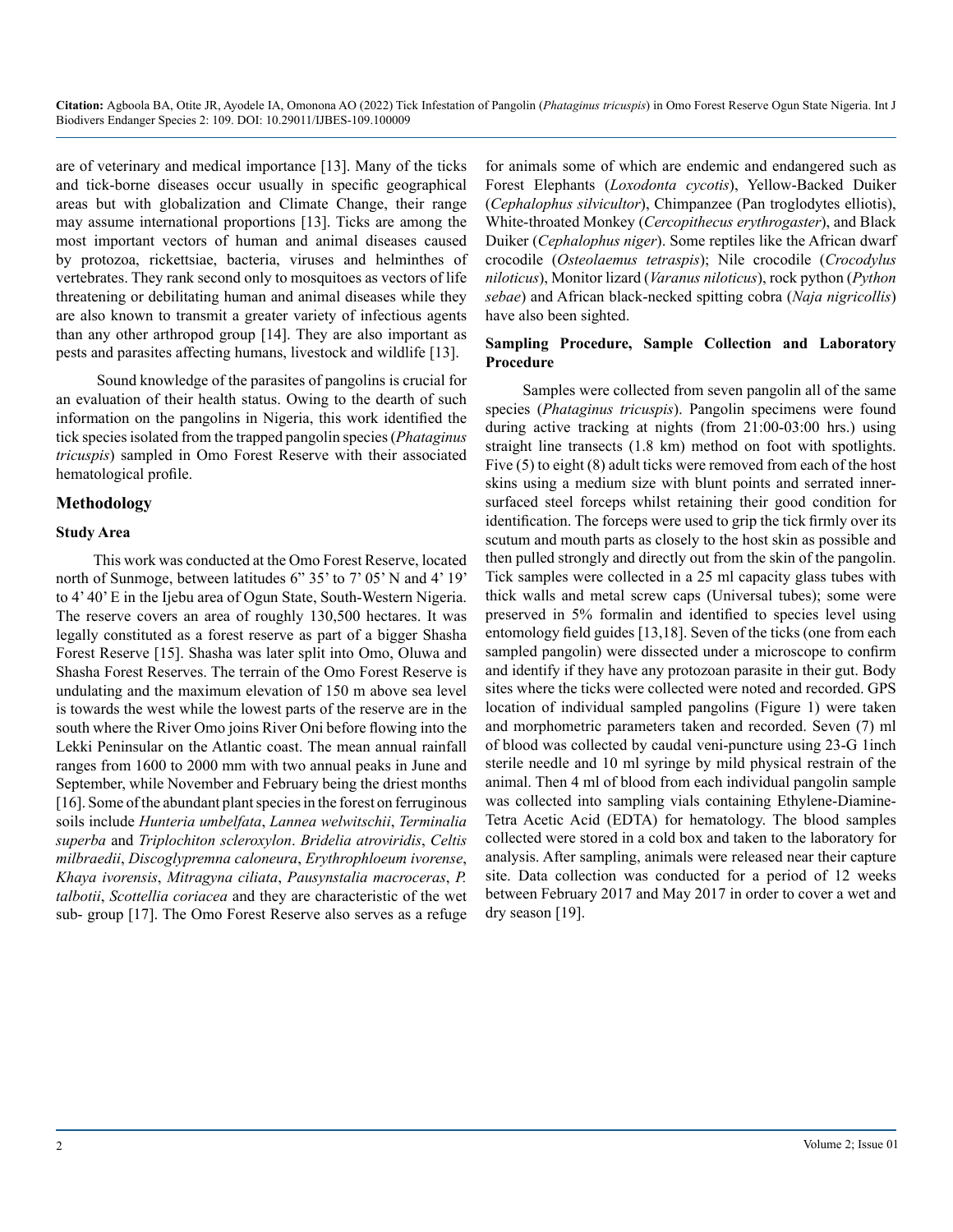

**Figure 1:** GPS location of pangolin sampled in Omo Forest Reserve.

#### **Statistical Analysis**

Data on hematology was subjected to descriptive analysis (expressed in Mean  $\pm$  Standard Deviation) while data on morphometric parameters were presented descriptively and subjected to correlation analysis.

#### **Results**

#### **Morphometric data of Sampled Pangolins**

The pangolins' body weight is directly proportional to tail and body length. Morphological data shows that there is a correlation between body weight as well as body and tail length as shown in Table 1. Only one female pangolin was sampled 007 this could be attributed to the fact that the sampling period coincided with the onset of the rains when most female were either littering or nursing their young in burrows making it impossible for them to leave the burrow.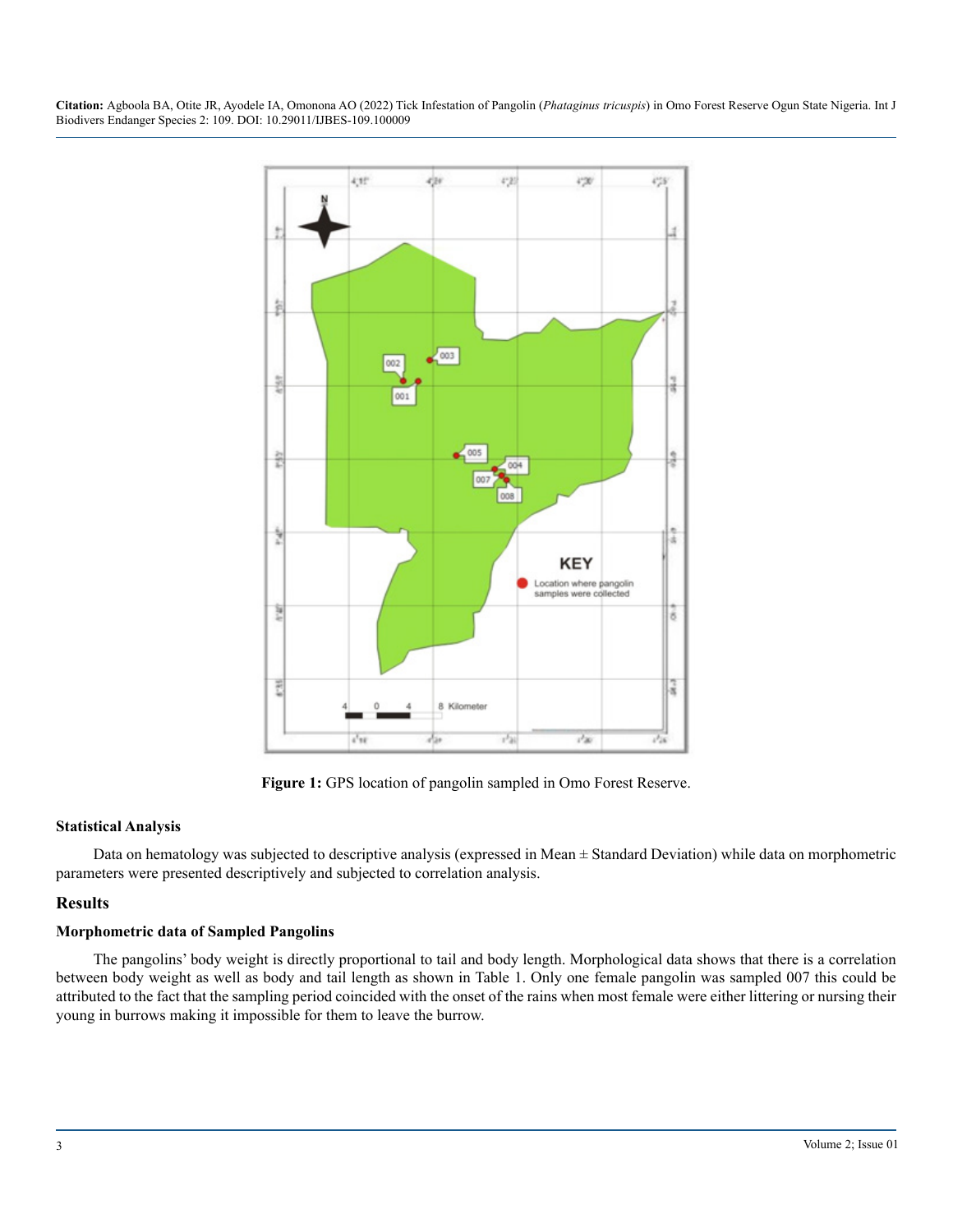| S/N | <b>GPS</b> coordinates | <b>Pangolin species</b> | <b>Sex</b> | Weight (Kg) | Total length (cm) | Tail length (cm) |
|-----|------------------------|-------------------------|------------|-------------|-------------------|------------------|
| 001 | N6.91828<br>E4.31842   | Phataginus tricuspis    | M          | 0.7         | 58                | 34               |
| 002 | N6.91824<br>E4.30427   | Phataginus tricuspis    | M          | 0.8         | 56                | 35               |
| 003 | N6.94044<br>E4.35266   | Phataginus tricuspis    | M          | 2.3         | 84                | 50               |
| 004 | N6.82485<br>E.39944    | Phataginus tricuspis    | M          | 2.0         | 95                | 69               |
| 005 | N6.83947<br>E4.35900   | Phataginus tricuspis    | M          | 2.0         | 89                | 61               |
| 007 | N6.81827<br>E4.40653   | Phataginus tricuspis    | F          | 1.5         | 79                | 48               |
| 008 | N6.8109<br>E4.4128     | Phataginus tricuspis    | M          | $1.0\,$     | 76                | 45               |

**Table 1:** Morphometric parameters of sampled pangolin Manis species in Omo Forest Reserve, Ogun State, Nigeria.

#### **Identification of Tick Species on the Pangolin Samples**

All seven pangolin samples were infested with ticks (total of 37 adult ticks) giving a 100% prevalence of infestation. Upon laboratory examination of the 27 tick species, 18 tick species were males while 9 were females. Ticks were found all over the pangolins sampled implying that they did not have a preferred site for attachment on the animal body. The ticks were identified as *Aponomma sp* (as shown in Figure 2) based on vital parasitological keys, which include presence of ornamental plates, festoons and absence of eyes. Other characteristics of the tick species include long mouthparts, conscutum and scutum ornate or inornate, conscutum circular to laterally oval, presence of a festoon which may be inconspicuous in some species and absence of adanal plates on males (Table 2).

| S/N             | No. of adult ticks collected | <b>Tick identification</b> |                          |                          |                          | Age                      | <i>Aponomma</i> sex ratio |  |  |
|-----------------|------------------------------|----------------------------|--------------------------|--------------------------|--------------------------|--------------------------|---------------------------|--|--|
|                 |                              | <b>Amblyomma</b>           | <b>Hyalomma</b>          | <i><b>Aponomma</b></i>   |                          | M                        | F                         |  |  |
| 001             |                              | $\overline{\phantom{0}}$   | $\overline{\phantom{0}}$ | $\overline{\phantom{a}}$ | $\overline{\phantom{a}}$ | $\overline{\phantom{a}}$ |                           |  |  |
| 002             |                              | $\overline{\phantom{a}}$   | $\overline{\phantom{a}}$ | $\overline{\phantom{a}}$ | $\overline{\phantom{a}}$ | $\overline{\phantom{a}}$ | $\overline{\phantom{0}}$  |  |  |
| 003             | 6                            |                            | $\overline{\phantom{0}}$ | 6                        | Ad                       | 6                        |                           |  |  |
| 004             | 8                            |                            |                          | 8                        | Ad                       | 3                        |                           |  |  |
| 005             |                              | -                          | $\overline{\phantom{a}}$ |                          | Ad                       | $\overline{\phantom{a}}$ |                           |  |  |
| 007             | 8                            |                            | $\overline{\phantom{0}}$ | 8                        | Ad                       | 8                        |                           |  |  |
| 008             | 4                            |                            |                          | 4                        | Ad                       | ш                        | 3                         |  |  |
| Total           | 37                           |                            |                          | 27                       |                          | 18                       | 9                         |  |  |
| Note: Ad: Adult |                              |                            |                          |                          |                          |                          |                           |  |  |

**Table 2:** Tick samples collected from pangolin (*Phataginus tricuspis*) samples in Omo Forest Reserve, Ogun State, Nigeria.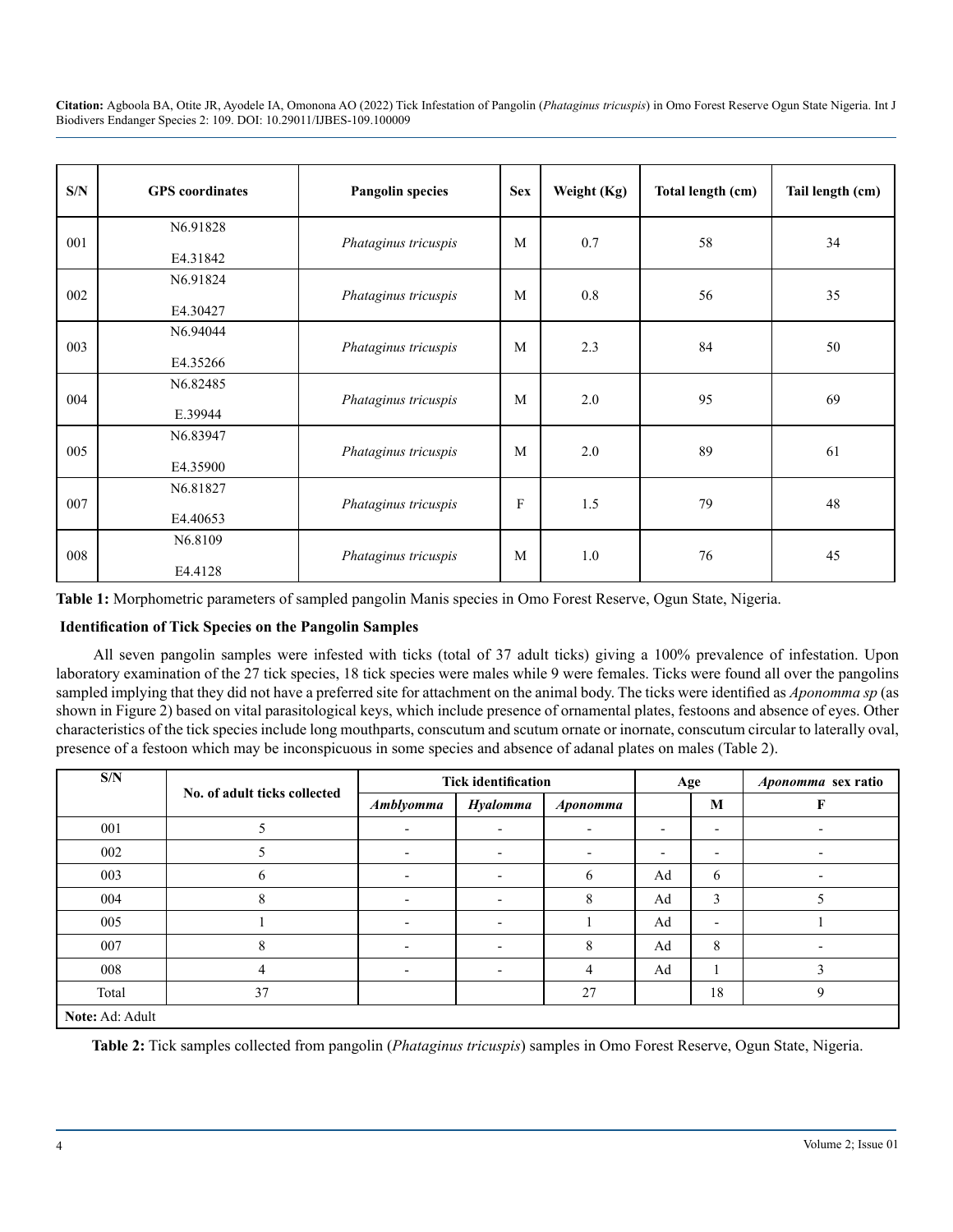

**Figure 2:** Ventral and Dorsal surface of male *Aponomma* sp. found during the study.

Blood smear showed that the red blood cells of the pangolin are non-nucleated like most mammalian species. Hematocrit values were collected and their Mean  $\pm$  Standard deviation recorded in table 3 below.

| S. No. | <b>Parameters</b>                        | 003            | 004                      | 005                      | 007          | 008            | Mean $\pm$ SD     |
|--------|------------------------------------------|----------------|--------------------------|--------------------------|--------------|----------------|-------------------|
| 1.     | PCV $(\% )$                              | 47             | $\overline{\phantom{a}}$ | $\overline{\phantom{a}}$ | 27           | 35             | $36.33 \pm 10.00$ |
| 2.     | HB (g/dl)                                | 15.8           | $\overline{\phantom{a}}$ | $\overline{\phantom{a}}$ | 9.3          | 11.4           | $12.17 \pm 3.32$  |
| 3.     | RBC $(10^6/\text{mm}^3)$                 | 7.66           | $\overline{\phantom{a}}$ | $\overline{\phantom{a}}$ | 4.38         | 5.42           | $5.82 \pm 1.68$   |
| 4.     | WBC (10 <sup>3</sup> /mm <sup>3</sup> ). | 5500           | $\overline{\phantom{a}}$ | $\overline{\phantom{a}}$ | 3150         | 5100           | $46.33 \pm 13.31$ |
| 5.     | Platelet $(10^5)$                        | 504000         | $\overline{\phantom{a}}$ |                          | 430000       | 240000         | $3.91 \pm 1.36$   |
| 6.     | Lymphocytes $(\% )$                      | 49             | $\overline{\phantom{a}}$ | $\overline{\phantom{a}}$ | 20           | 21             | $30.00 \pm 16.46$ |
| 7.     | Neutrophils $(\% )$                      | 59             | $\overline{\phantom{a}}$ | $\overline{\phantom{0}}$ | 74           | 68             | $67.00 \pm 7.55$  |
| 8.     | Monocytes $(\% )$                        | $\overline{2}$ | $\overline{\phantom{a}}$ |                          | 6            | 9              | $5.67 \pm 3.51$   |
| 9.     | Eosinophils $(\% )$                      | $\mathbf{0}$   | $\overline{\phantom{a}}$ | $\blacksquare$           | $\mathbf{0}$ | $\overline{2}$ | $0.67 \pm 1.15$   |
| 10.    | Total Protein (g/dl)                     | 8.2            | 8.0                      | 8.1                      | 8.0          | 8.4            | $8.14 \pm 0.17$   |
| 11.    | Albumin                                  | 3.6            | 3.4                      | 3.3                      | 3.5          | 3.6            | $3.48 \pm 0.13$   |
| 12.    | Globulin                                 | 4.6            | 4.6                      | 4.8                      | 4.5          | 4.8            | $4.66 \pm 0.13$   |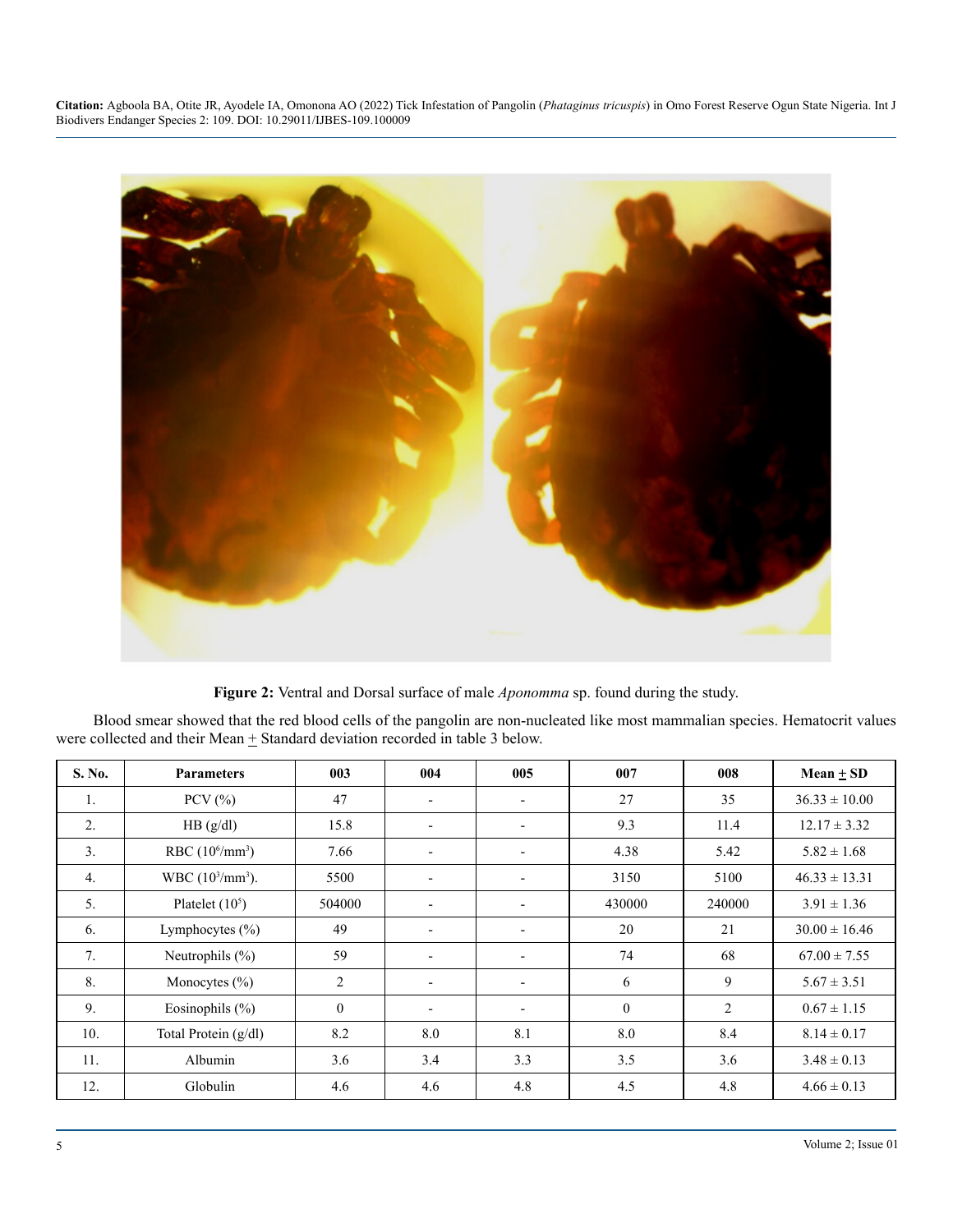| 13.                                                                                                                                                                                      | A.G. Ratio            | 0.7   | 0.7                      | 0.6  | 0.8   | 0.8   | $0.72 \pm 0.08$  |
|------------------------------------------------------------------------------------------------------------------------------------------------------------------------------------------|-----------------------|-------|--------------------------|------|-------|-------|------------------|
| 14.                                                                                                                                                                                      | Urea $(mg/dl)$        | 12.6  | 17.5                     | 15.8 | 13.7  | 21.2  | $16.16 \pm 3.39$ |
| 15.                                                                                                                                                                                      | Creatinine (mg/dl)    | 0.7   | 0.7                      | 0.6  | 0.6   | 0.7   | $0.66 \pm 0.05$  |
| 16.                                                                                                                                                                                      | Cholesterol $(mg/dl)$ | 95    | 86                       | 77   | 84    | 81    | $84.6 \pm 6.73$  |
| 17.                                                                                                                                                                                      | MCV(f)                | 61.36 |                          |      | 61.64 | 64.58 | $62.53 \pm 1.78$ |
| 18.                                                                                                                                                                                      | MCHC (%)              | 33.62 | $\overline{\phantom{0}}$ |      | 34.44 | 32.57 | $33.54 \pm 0.94$ |
| 19.                                                                                                                                                                                      | MCH(pg)               | 20.63 | $\overline{\phantom{0}}$ |      | 21.23 | 21.03 | $20.96 \pm 0.31$ |
| Note: PCV: Packed Cell Volume; HB: Hemoglobin; RBC: Red blood cell; WBC: White blood cell; MCV: Mean Corpuscular Volume; MCHC: Mean<br>Corpuscular Hemoglobin; MCH: Mean Cell Hemoglobin |                       |       |                          |      |       |       |                  |

**Table 3:** Result sheet on blood work of pangolin (Phataginus tricuspis) in Omo Forest Reserve, Ogun State, Nigeria.

#### **Discussion**

Pangolins have been reported to harbor different parasites ranging from protozoan to arthropods [20]. Host-parasite interactions play a vital role in population dynamics. These interactions also ensure healthy ecosystem and in stabilizing food webs [21,22]. A parasite whether ecto or endo may cause mechanical injury including inflammatory or immune responses or simply sap nutrition from the host. Of the various arthropods capable of transmitting pathogens that cause such diseases to humans, ticks, which are vectors of more kinds of pathogens than any other group of invertebrate, have become the "loaders" of pathogen carriers. The tick identified in this study is (*Aponomma sp.*). This finding is not consistent with the finding of Ugiagbe and Awharitoma [23] who reported *Amblyomma sp.* as one of the ectoparasites infesting pangolin species in a rain forest location in Ovia North East Government Area of Edo State, Nigeria. As a result, the findings in this study are new records for pangolin (*Phataginus tricuspis*) in Omo Forest Reserve, Ogun state, Nigeria.

The finding is also contrary to most publications on *Aponomma sp.* where the species is reported to infest reptiles such as Monitor lizard [*Varanus niloticus*] [24], Indian King Cobra [*Ophiophagus hannah*] [25], Rat snake [*Ptyas mucosa*] [26]. Hematological values are among the most commonly used indices in the clinical evaluation of diseases, both for animals maintained in controlled environment and for free ranging animals [27]. Red Blood Cell (RBC) values were obtained for three blood samples due to lysis of the other samples. Hematological values obtained in this study are similar to values reported by Oyewale, et al. who obtained samples from healthy tree pangolins (*Phataginus tricuspis*) but different from values got by Mohapatra, et al. who got sample from a sick Indian pangolin (*Manis crassicaudata*) [28,29].

#### **Conclusion**

The natural habitats of pangolins are rapidly deteriorating because of extensive farming, logging, and other anthropogenic activities. In addition, the illegal trading of pangolins has substantially accelerated the decline of the pangolins' population in Nigeria. This study has been able to prove that pangolin (*Phataginus tricuspis*) in Omo Forest Reserve, Ogun State, Nigeria are infested with ticks and identified these tick species as *Aponomma sp.* It also established the baseline values for the hematological profile of sampled pangolins in Omo Forest Reserve, Nigeria. Hematological values got in the project were similar to values got by Oyewale et al. who got samples from healthy tree pangolins (*Phataginus tricuspis*) but different from values got by Mohapatra, et al., who got sample from a sick Indian pangolin (*Manis crassicaudata*) [28]. Therefore, it can be further concluded that even though the pangolin samples were infested with tick they were healthy animals thus suggesting their adaptation and resistance to such pests [30].

#### **Recommendation**

Further studies should be carried out on the tick parasites of pangolins using scanning electron microscopy and molecular analysis to determine their species; this will enhance the differentiation between species and subspecies.

#### **Acknowledgment**

The authors are grateful to all who assisted during the field sampling and laboratory analysis.

#### **References**

**1.** [United Nations Office on Drugs and Crime \(2020\) World Wildlife Crime](https://www.unodc.org/documents/data-and-analysis/wildlife/2020/World_Wildlife_Report_2020_9July.pdf)  [Report: Trafficking in Protected Species. Vienna. 65-72.](https://www.unodc.org/documents/data-and-analysis/wildlife/2020/World_Wildlife_Report_2020_9July.pdf)